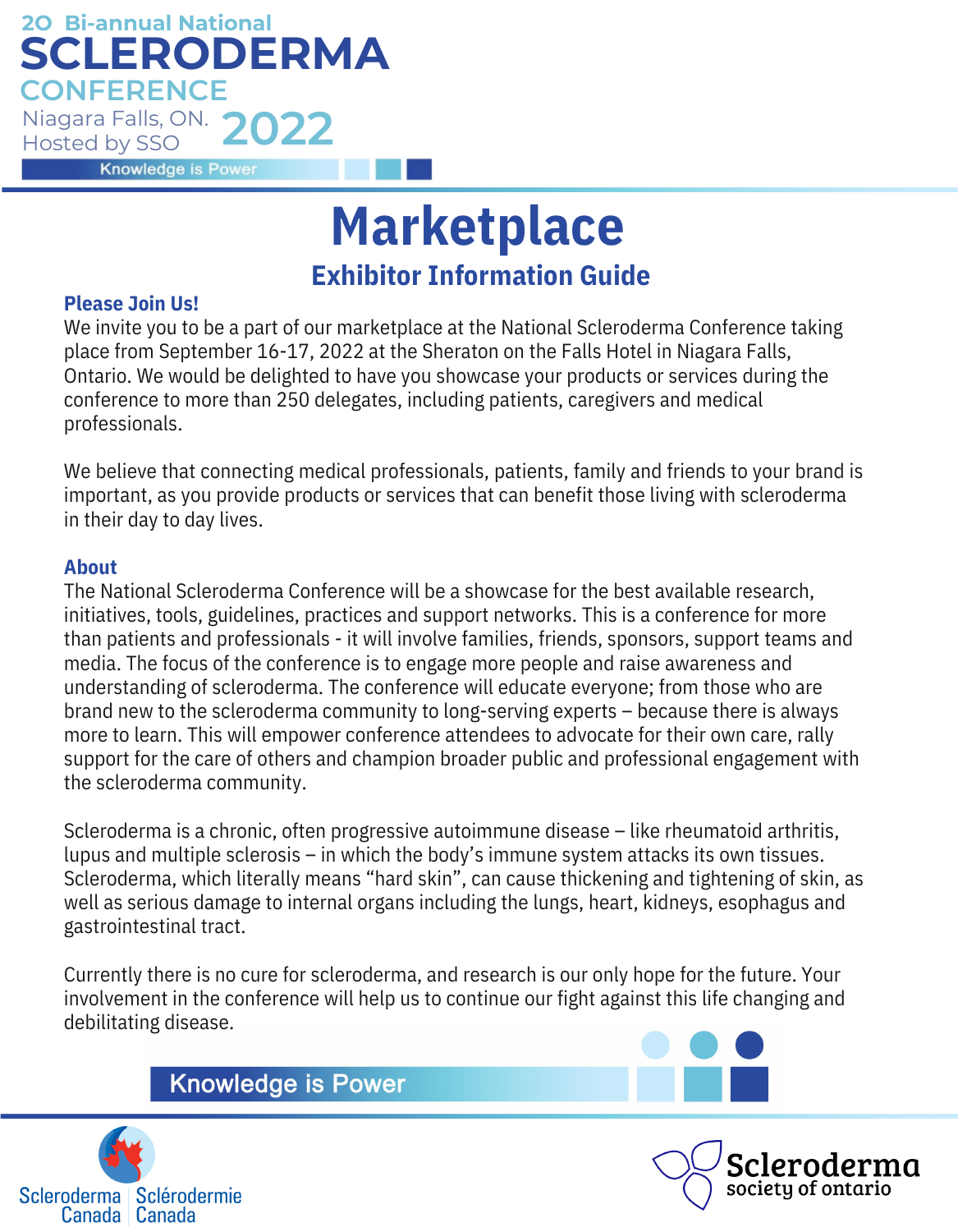# **Joining the Marketplace:**

- Registration is available at \$250.00
- •Vendors are provided one 8' draped table with two chairs and a wastebasket
- •Vendors will be required to fill out a registration form to confirm attendance
- •Vendors to provide logos to promote on the National Conference website and social media channels

# **Benefits of Participating:**

- Exposure for your brand to a niche market
- •Advertise directly to medical professionals, patients, families and friends
- •Engage with individuals about the bene ts of your products or services
- • Showcase your product or services amongst other reputable vendors of specialty goods and
- services
- •Complimentary advertising on the National Conference Website and our social media
- channels

# **EXHIBITOR RULES AND REGULATIONS**

The exhibit room at the Conference is visited by people with scleroderma, family members of people living with scleroderma, caregivers, and the world's leading scleroderma healthcare professionals and researchers.

# **EXHIBIT FEES**

All Exhibit areas include one 8' draped table, two chairs and a wastebasket and are available at \$250.00 each.

# **EXHIBIT SPACE ALLOCATION**

Table space will be provided by Scleroderma Canada. Scleroderma Canada reserves the right to make changes to the marketplace floor plan as may be deemed necessary at its sole discretion.

# **PAYMENT AND CONTRACT**

Vendors can register for the Marketplace on our website at www.sclerodermaconference.ca. Scleroderma Canada also accepts payment by credit card or by cheque. Signed contracts can be mailed to: Scleroderma Canada, 203-41 King William Street, Hamilton, ON L8R 1A2.

# **CANCELLATION**

Full refunds will be made for cancellations if Scleroderma Canada is notified at least 60 days prior to installation day.

# **EXHIBITOR REGISTRATION**

Two complimentary Conference registrations are provided per company to allow access to all meals, breaks and sessions. The two company representatives using the complimentary registrations must register using the attached exhibitor registration form. Additional exhibitor registrations must be paid registrations and may be made through the regular conference registration process.<br>Knowledge is Power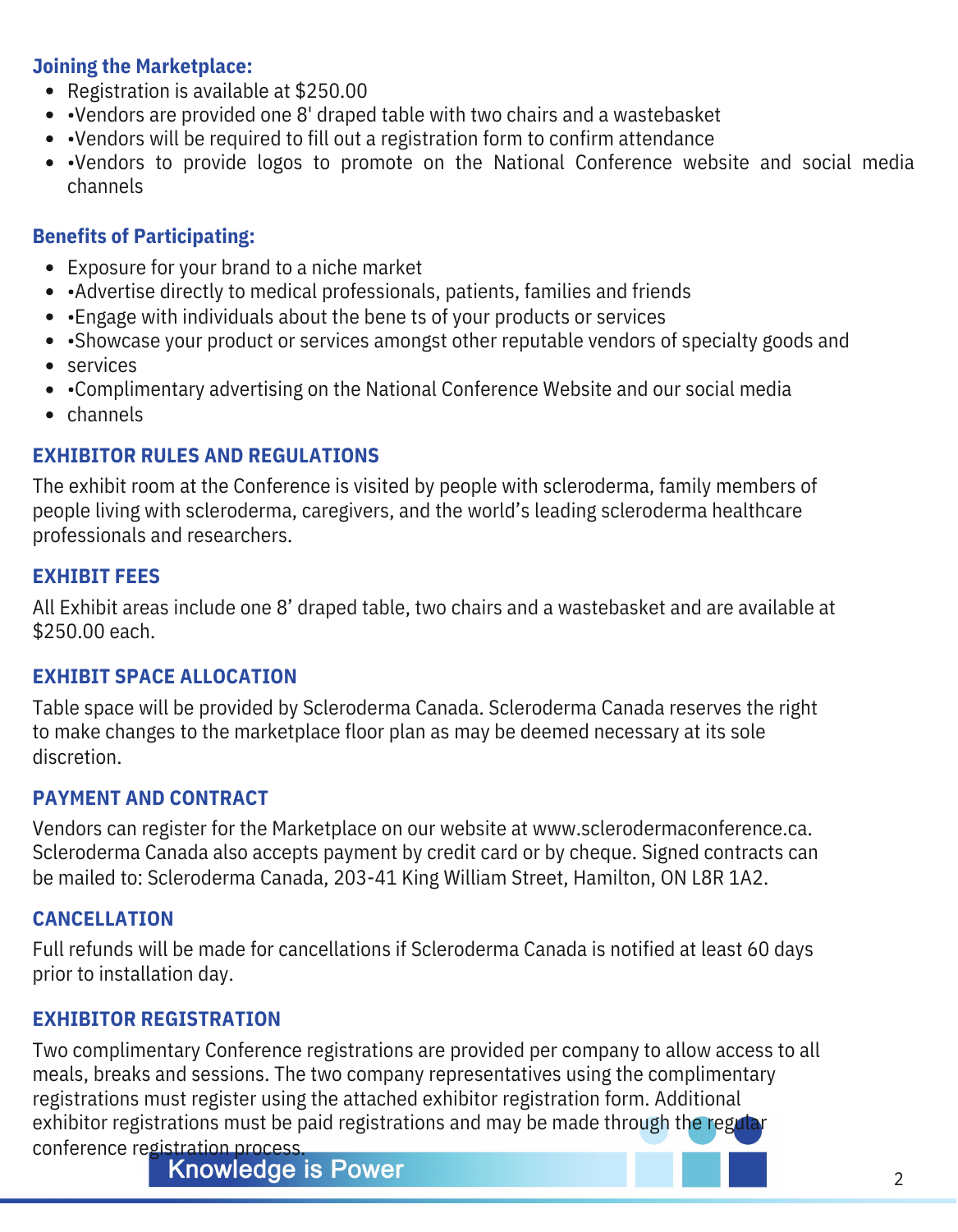# **EXHIBIT SET UP AND DISMANTLE**

**Date:** September 16-17, 2022 **Location:** Sheraton on the Falls 5875 Falls Ave Niagara Falls, Ontario

**Set up:** 7:00 - 08:30am **Exhibit Hrs:** 9:00 - 5:00pm **Dismantle:** 5:00 - 6:30pm

#### **SHIPPING AND EXHIBIT SERVICES**

Materials can be shipped directly to the hotel at the address above no sooner than two days prior.

#### **Have all items clearly labeled with the following:**

<Your Company Name> Scleroderma National Conference, September 16-17, 2022 Great Room A Box 1 of \_\_\_\_\_

#### **SAFETY REGULATION**

Exhibitors must adhere to all municipal and provincial laws, rules and regulations. All drapes, table coverings and other materials must comply with fire department regulations.

#### **SECURITY**

There will be no security provided during the Marketplace. We recommend that you lock up any valuable property when not at your exhibit area. Neither Scleroderma Canada nor the hotel will be responsible for any exhibit materials.

#### **LIABILITY**

The Exhibitor shall fully be responsible to pay for any and all damages to property owned by the hotel, its owners or managers which result from any act or omission of the Exhibitor. The Exhibitor agrees to defend, indemnify and hold harmless Scleroderma Canada and Sheraton on the Falls and their respective employees and agents against any claims or expenses arising out of the use of the exhibition premises. The Exhibitor understands that neither Scleroderma Canada nor the hotel maintain insurance covering the Exhibitor's property and it is the sole responsibility of the Exhibitor to obtain such insurance.

#### **DOOR PRIZES**

Exhibitors are welcome to host one door prize per company. The item to be drawn can be displayed at the company's exhibit area. Exhibitors are responsible for shipping the item to the winner if necessary. Scleroderma Canada will not be held responsible for shipping of any door prize items.



**Knowledge is Power**